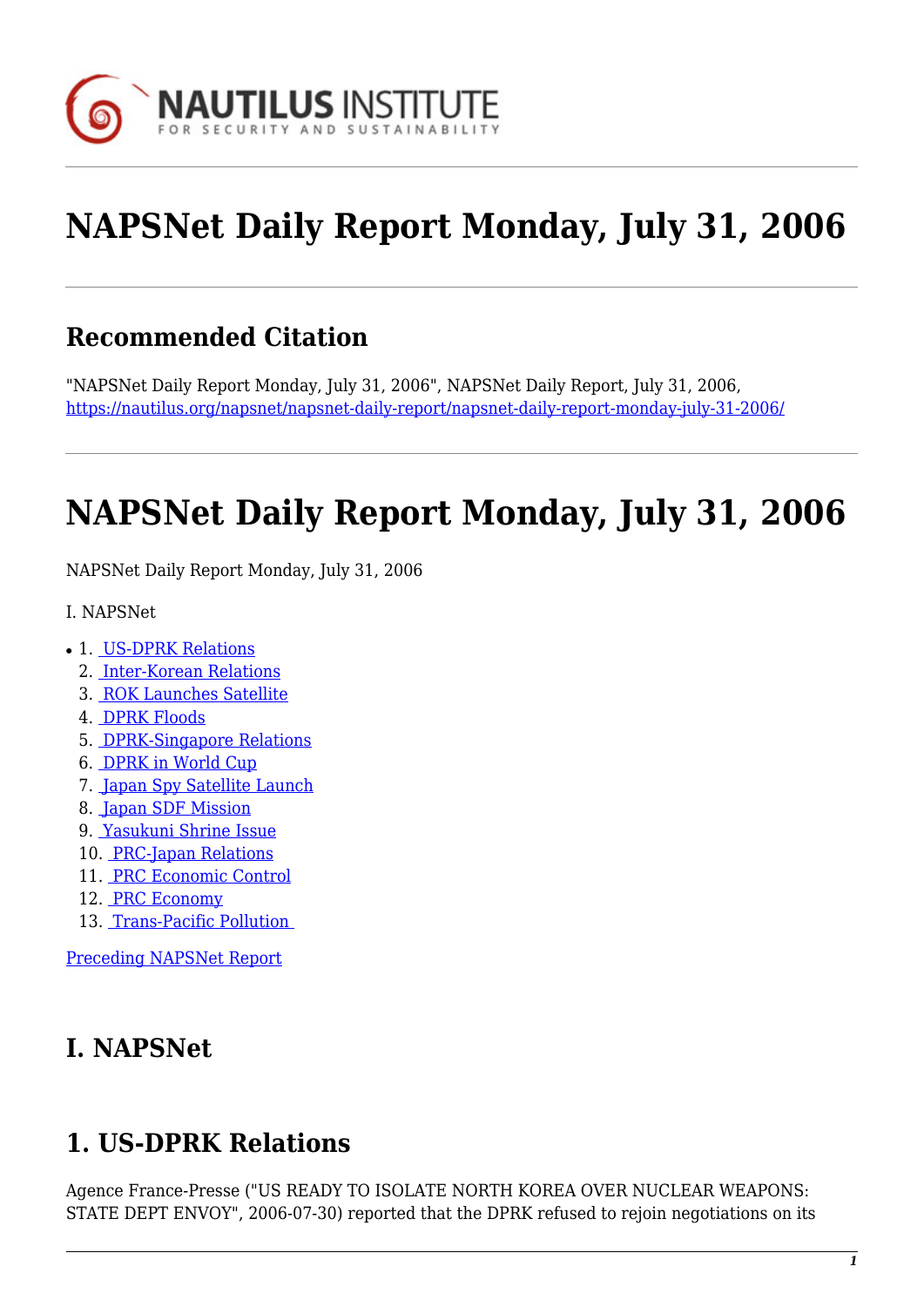nuclear program on the sidelines of the ASEAN Regional forum on security issues in Malaysia last week. In Kuala Lumpur on Friday, US Secretary of State Condoleezza Rice urged the DPRK to rejoin negotiations on its nuclear programme, saying the United States was ready "at any time, at any place and without any conditions" to meet it under the six-nation talks framework. The DPRK said it was also considering withdrawing from the ASEAN Regional Forum, one of the few diplomatic gatherings it attends.

<span id="page-1-0"></span>[\(return to top\)](#page-0-1) 

## **2. Inter-Korean Relations**

Donga-Ilbo ("CIVIC LEADERS WANT NORTH POLICY SHIFT", 2006-07-29) reported that ROK civic leaders called for a need to review the ROK's DPRK policy, citing possession of nuclear weapons and recent missile tests as "yet another reminder of how futile the Sunshine Policy is". The signatories included former Director of Religious Affairs of the Jogye Order of Korean Buddhism Song Weol-ju, former President of the Christian Council of Korea Choi Seong-kyu, former President of the Korean Bar Association Lee Se-jung, Chairman of the World Peace Forum Kim Jin-hyun, Standing Chairman of the New Right Kim Jin-hong, Secretary General of the Council for A Better Society Seo Kyungseok, Professor Lee Myung-hyun of Seoul National University, and Chair Professor Lee In-ho of Myongji University.

<span id="page-1-1"></span>[\(return to top\)](#page-0-1) 

# **3. ROK Launches Satellite**

Stratfor ("SOUTH KOREA: PLUGGING THE INTELLIGENCE GAP", 2006-07-28) reported that the ROK's first completely indigenous satellite, the Arirang-2, was launched atop a Russian rocket July 28. The multipurpose satellite is equipped with a multispectral imaging camera, also making this Seoul's first imaging spy satellite, thereby reducing Seoul's reliance on US satellite imagery and marking a step toward addressing a critical intelligence gap in the ROK's defense structure.

#### <span id="page-1-2"></span>[\(return to top\)](#page-0-1)

## **4. DPRK Floods**

Associated Press ("UN: 154 DEAD IN NORTH KOREA FLOODS", 2006-07-27) reported that, according to the United Nations, the death toll from floods and landslides in the DPRK this month has risen to at least 154 people, with 127 others missing. More than 31,000 houses were destroyed and about 17,000 families are left homeless. The disaster has damaged about 74,000 acres of arable land, which could lead to a loss of 100,000 tons of food -- about 10 percent of the country's annual food shortfall.

<span id="page-1-3"></span>[\(return to top\)](#page-0-1) Reuters ("NORTH KOREA CANCELS MASS GAMES SHOW DUE TO FLOODS", 2006- 07-30) reports that the DPRK has cancelled the Mass Games known as Arirang, citing torrential rains, floods and the planned joint military drill 'Ulchi Focus Lens', which will be performed by the US and ROK military forces as the reasons. The 80-minute performances that are part rhythmic gymnastics floor show, part military parade and part circus act were scheduled to start on August 15 and run through mid-October. The games are said to be rescheduled for April 2007. Although the crowds are typically made up of DPR Koreans, thousands of tickets are sold to foreigners, with prices ranging from 240 euros (\$306.30) for a box seat to 40 euros for a third-class seat. [\(return to](#page-0-1) [top\)](#page-0-1)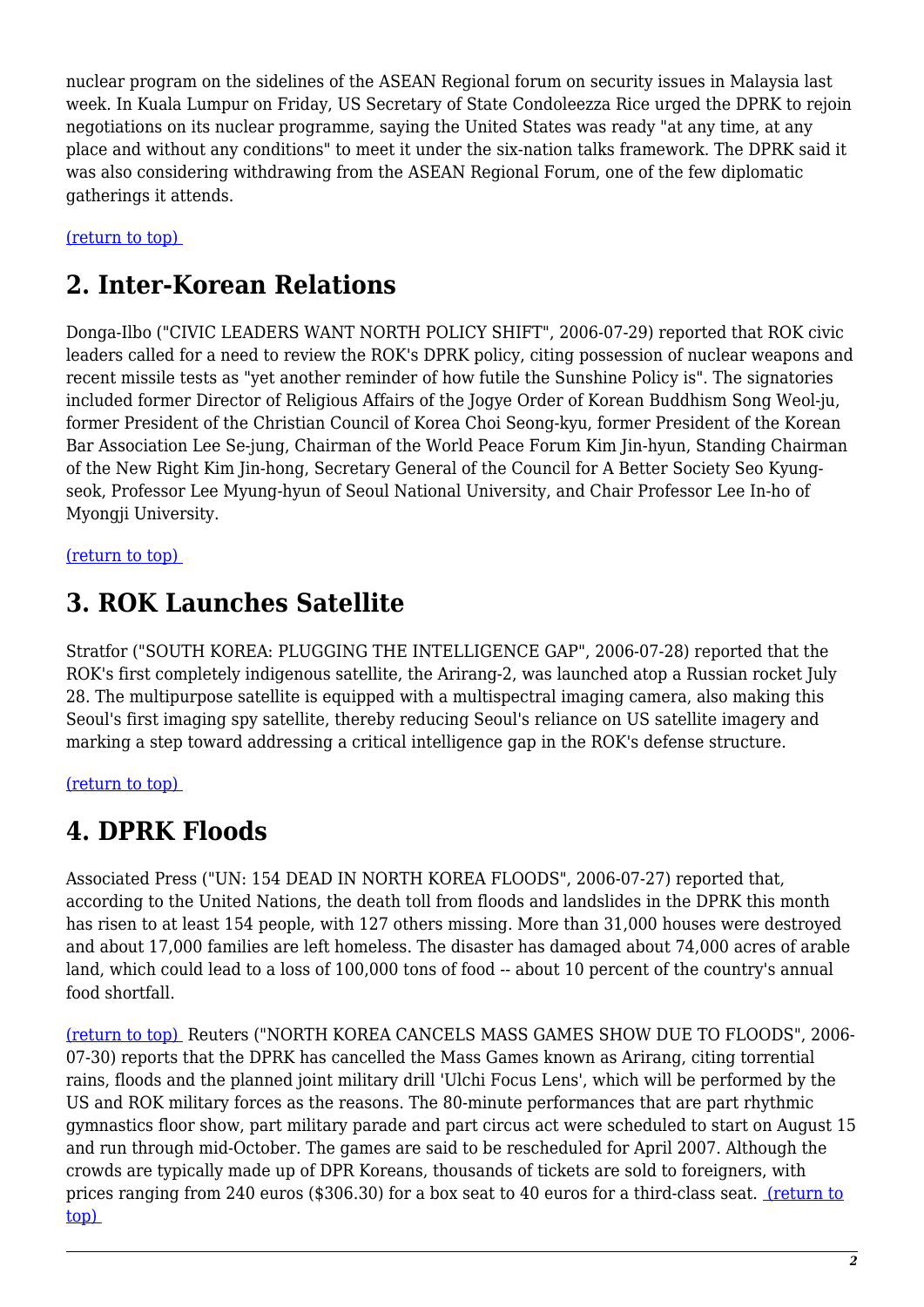# **5. DPRK-Singapore Relations**

Channel News Asia ("NORTH KOREA'S FOREIGN MINISTER MAKES OFFICIAL VISIT TO SINGAPORE", 2006-07-31) reported that the DPRK's Foreign Minister Paek Nam Sun will make an official visit to Singapore from 31 July to 3 August at the invitation of Foreign Minister George Yeo. A Singapore Foreign Ministry statement says this will be the first official visit by Mr Paek in his capacity as Foreign Minister.

<span id="page-2-0"></span>[\(return to top\)](#page-0-1) 

# **6. DPRK in World Cup**

Associated Press ("NORTH KOREA ANGY, BUT IN WORLD CUP ", 2006-07-31) reported that the DPRK qualified for the 2007 women's World Cup with a 3-2 win over Japan in the play-off for third at the Asian Cup in Adelaide, but considerable bitterness remains about the team's ugly semi-final loss to China. The DPRK Football Association wrote to the Asian Football Confederation demanding a rematch of its turbulent loss to the Chinese, in which three DPR Korean players were banned for an astonishing attack on the referee.

<span id="page-2-1"></span>[\(return to top\)](#page-0-1) 

# **7. Japan Spy Satellite Launch**

Yomiuri Shimbun ("BETTER SPY SATELLITE SYSTEM NEEDED", 2006-07-31) reported that the government plans to launch the nation's third information-gathering satellite on Sept. 10 to be followed by its fourth in January or February next year to complete a four-satellite system primarily for monitoring the DPRK's military activities. If brought to completion, however, the system would likely fall short of detecting a real-time missile launch by the DPRK, and it seems more must be done to make Japan's antimissile system flawless.

<span id="page-2-2"></span>[\(return to top\)](#page-0-1) 

# **8. Japan SDF Mission**

Kyodo ("JAPAN'S AIR DEFENSE FORCE MAKES 1ST AIRLIFT TO BAGHDAD", 2006-07-31) reported that a transport aircraft of Japan's Air Self-Defense Force on Monday made its first flight to Baghdad from Kuwait, government officials said. Japan has expanded airlift operations by its Kuwait-based units for United Nations and multinational forces following the withdrawal of its ground troops earlier this month from the southern Iraqi city of Samawah.

[\(return to top\)](#page-0-1) The Los Angeles Times ("SUPPORT FOR U.S.-LED MISSION MAY CONTINUE", 2006-07-31) reported that Japan is considering a one-year extension of its naval mission to support US-led troops in Afghanistan, a news report said today. Japan's navy has provided fuel for coalition warships in the Indian Ocean since November 2001 under a special law set to expire Nov. 1. [\(return](#page-0-1) [to top\)](#page-0-1) 

## <span id="page-2-3"></span>**9. Yasukuni Shrine Issue**

Kyodo ("KONO, IN LDP RACE, CRITICIZES KOIZUMI'S YASUKUNI VISITS", 2006-07-31) reported that Senior Vice Minister of Justice Taro Kono, showing a willingness to run in the Liberal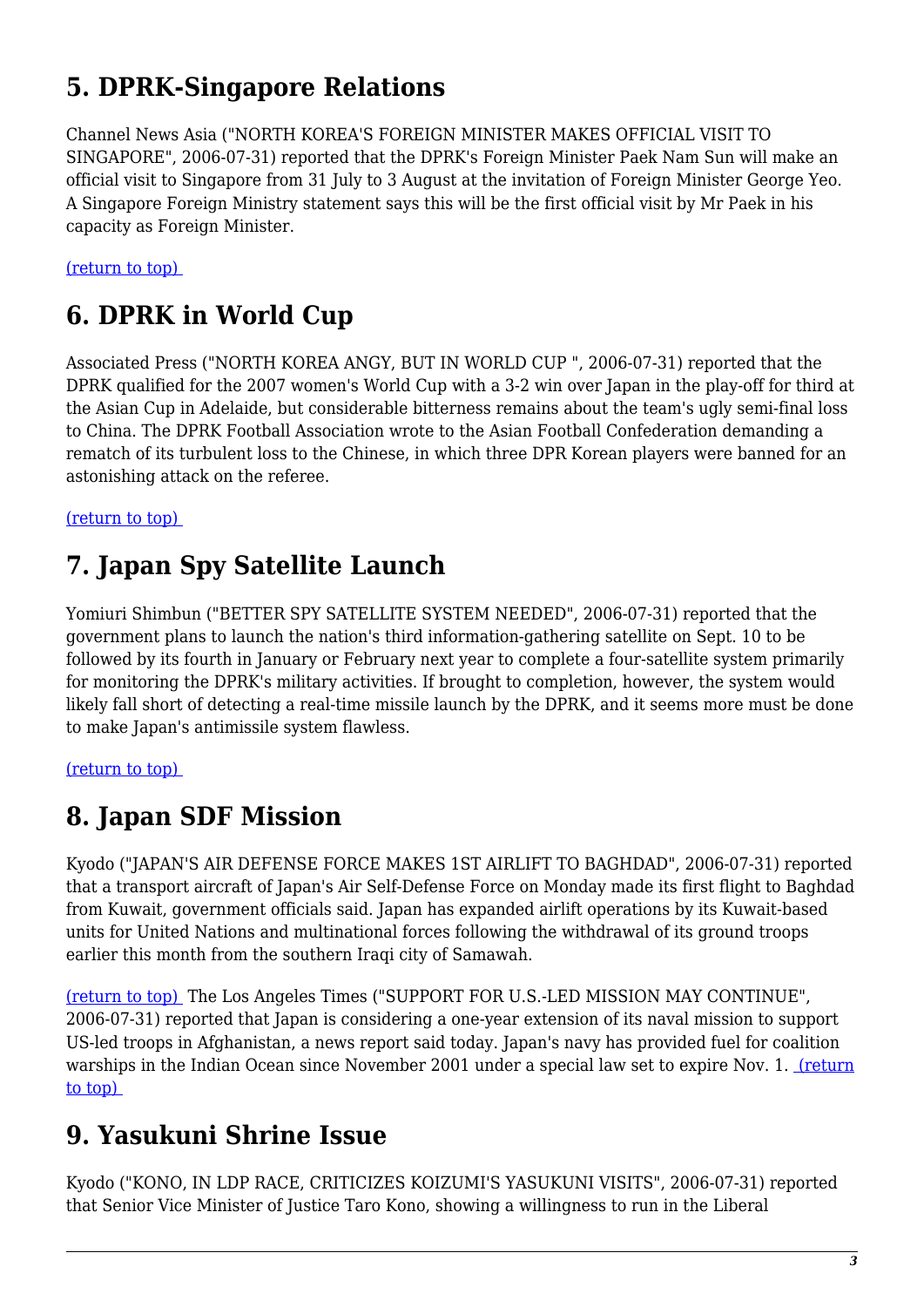Democratic Party presidential election, criticized Prime Minister Junichiro Koizumi's visits to the Yasukuni Shrine. "I think his visits to Yasukuni Shrine are totally unnecessary when he is trying to get (Japan) onto the U.N. Security Council as a permanent member," Kono said.

<span id="page-3-0"></span>[\(return to top\)](#page-0-1) 

# **10. PRC-Japan Relations**

Kyodo ("ASO EAGER TO MEET CHINESE FOREIGN MINISTER, EYES TALKS 'SOON'", 2006-07-31) reported that Foreign Minister Taro Aso reiterated he is keen to meet again with his PRC counterpart, Li Zhaoxing, sometime soon, after the two ministers held talks on the sidelines of a regional ministerial conference in Kuala Lumpur. Touching on Sino-Japanese ties, Aso said forging Japan-PRC friendship is not the aim but rather a means to achieving the original goal which is mutual prosperity for both their countries.

<span id="page-3-1"></span>[\(return to top\)](#page-0-1) 

# **11. PRC Economic Control**

The Financial TImes ("CHINA MULLS FREER HAND FOR CENTRAL BANK", 2006-07-31) reported that a PRC central bank official has suggested economic policymaking could be more effective if the institution were free to manage interest rates independent of other ministries and direct central government oversight. Liu Lida said in a little-reported speech to a conference at the weekend that the ability of the People's Bank of China to adjust interest rates on its own would make such decision-making more effective and faster.

<span id="page-3-2"></span>[\(return to top\)](#page-0-1) 

# **12. PRC Economy**

The Associated Press ("U.S. WORRIES CHINA MAY WANE REFORM ", 2006-07-31) reported that the PRC's economic reforms could slow or stop once the World Trade Organization market-opening pledges are completed this year, leaving the government without explicit goals, a US official warned Monday. Washington is worried about suggestions by some officials that the PRC restrict foreign investment or impose technology standards on mobile phones and other products that might limit competition, said Franklin L. Lavin, the US undersecretary of commerce for international trade.

[\(return to top\)](#page-0-1) Agence France-Presse ("CHINA'S LOCAL GOVERNMENTS NOT LISTENING TO ECONOMY WARNINGS ", 2006-07-31) reported that after a week of high-level warnings that the PRC economy needs to be reined in, the nation's leaders still face the daunting task of getting local officials to listen. Both Premier Wen Jiabao and President Hu Jintao have emphasized the need for better macroeconomic controls, using deliberately unambiguous rhetoric that many observers see directed squarely at the provinces. [\(return to top\)](#page-0-1) 

# <span id="page-3-3"></span>**13. Trans-Pacific Pollution**

The Associated Press ("CHINA'S GROWING POLLUTION REACHES U.S. ", 2006-07-31) reported that researchers say the environmental impact of the PRC's breakneck economic growth is being felt well beyond its borders. They worry that as the PRC consumes more fossil fuels to feed its energyhungry economy, the US could see a sharp increase in trans-Pacific pollution that could affect human health, worsen air quality and alter climate patterns.